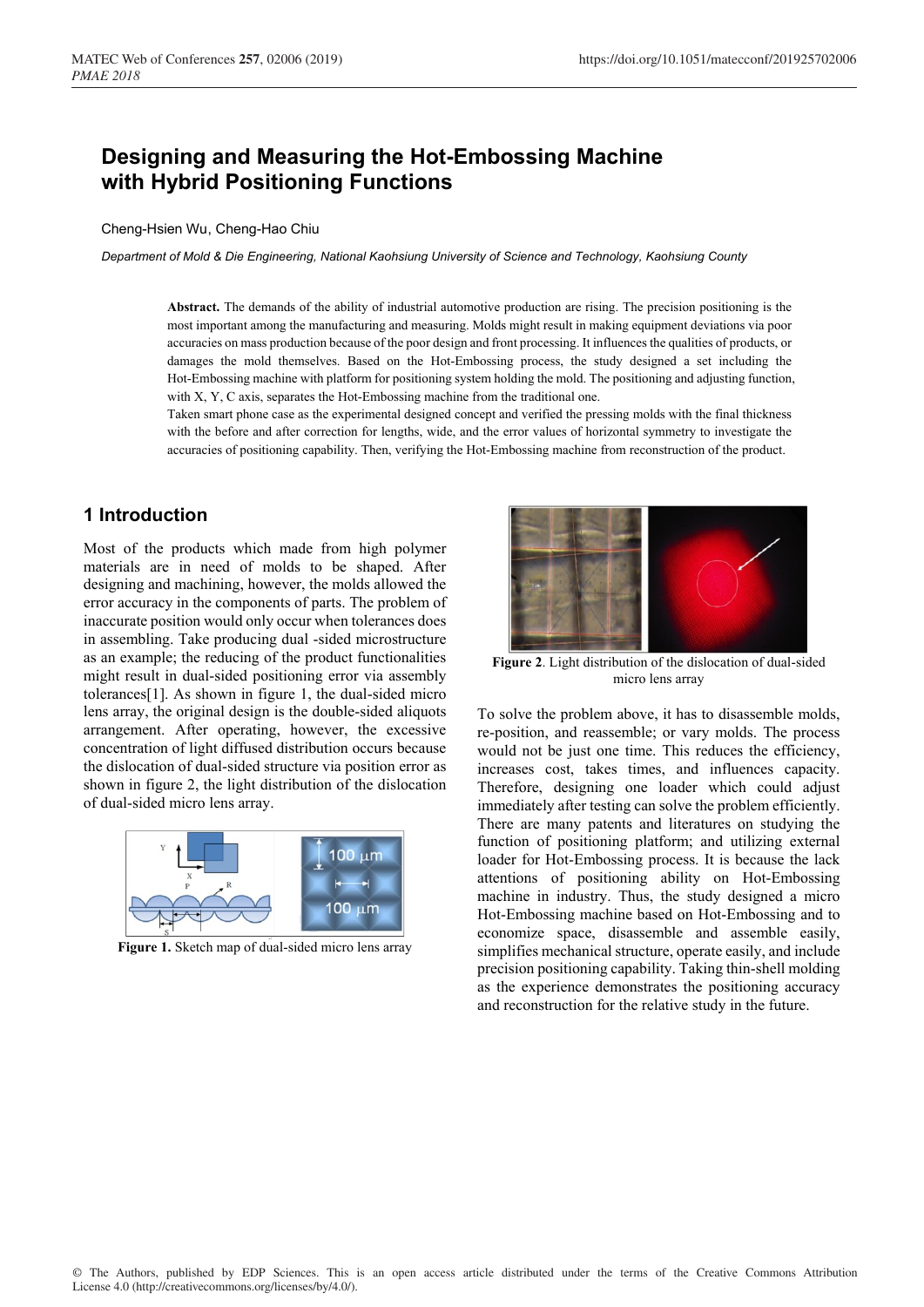# **2 Experiment**

## **2.1 Design concept and demand**

A precise Hot-Embossing machine, shown in Fig. 3, is specially designed for the accurate replication of optical elements. The Hot-Embossing is calibrated and adjusted to improve its alignment and parallelism. A loaded cell was applied to monitor the pressing force. The measured force was also used to control the embossing at a specified pressing force. Four cartridge heaters were applied to heat the plates. Two heaters were installed in the upper plate and the other two were installed in the lower plate. These four cartridge heaters were controlled by two thermocouples installed in the two plates. The temperatures of the two plates were averaged and made use of controlling the mold temperature. Another thermocouple was installed on top of the polymer substrate to monitor the material temperature. The Hot-Embossing was regularly calibrated and adjusted to improve its alignment and parallelism.

## **2.2 Hot-embossing machine and X-Y horizontal positioning and adjusting platform**

The basic demands for making a Hot-Embossing machine are dynamics, structure and function, and control. According to the theory above, setting the Hot-Embossing machine with hybrid position functions in the study as one combines the features of relative process and the lacks of tradition one. The basic structure chart in figure 3 is the technical architecture for the study. The sketch map of perspective view of the machine and the assembly horizontal slider are shown in figure 4 and 5.



**Figure 3**. Technical architecture of Hot-Embossing machine with the hybrid positioning function



**Figure 4**. Sketch map of Hot-Embossing machine with hybrid positioning function



**Figure 5**. Sketch map of assembly horizontal slider



**Figure 6.** Analytical scale table and real installed photo

# **2.3 Rotary positioning platform**

As figure 6, the rotary spinner platform is combined with main scale fixed tray and venier scale turntable. Using steel S50C supports the high load. According to the universal protractor theory, divided the main scale fixed tray from 1 degree of each section, and the venier scale turntable into 30 equal parts with 29 degrees of main scale fixed tray in each part, which means that each venier scale section is 0.97 degree. While the first engraving line of venier scale aim at the 0 degree of main scale fixed tray, both of them will have a gap in 0.03 degree. The resolution of rotary positioning platform will be 2' after unit transforming. To lighter the weight of machine, the study gear the tray and turntable via movable screw with bearing fasten through guide pillars and side board.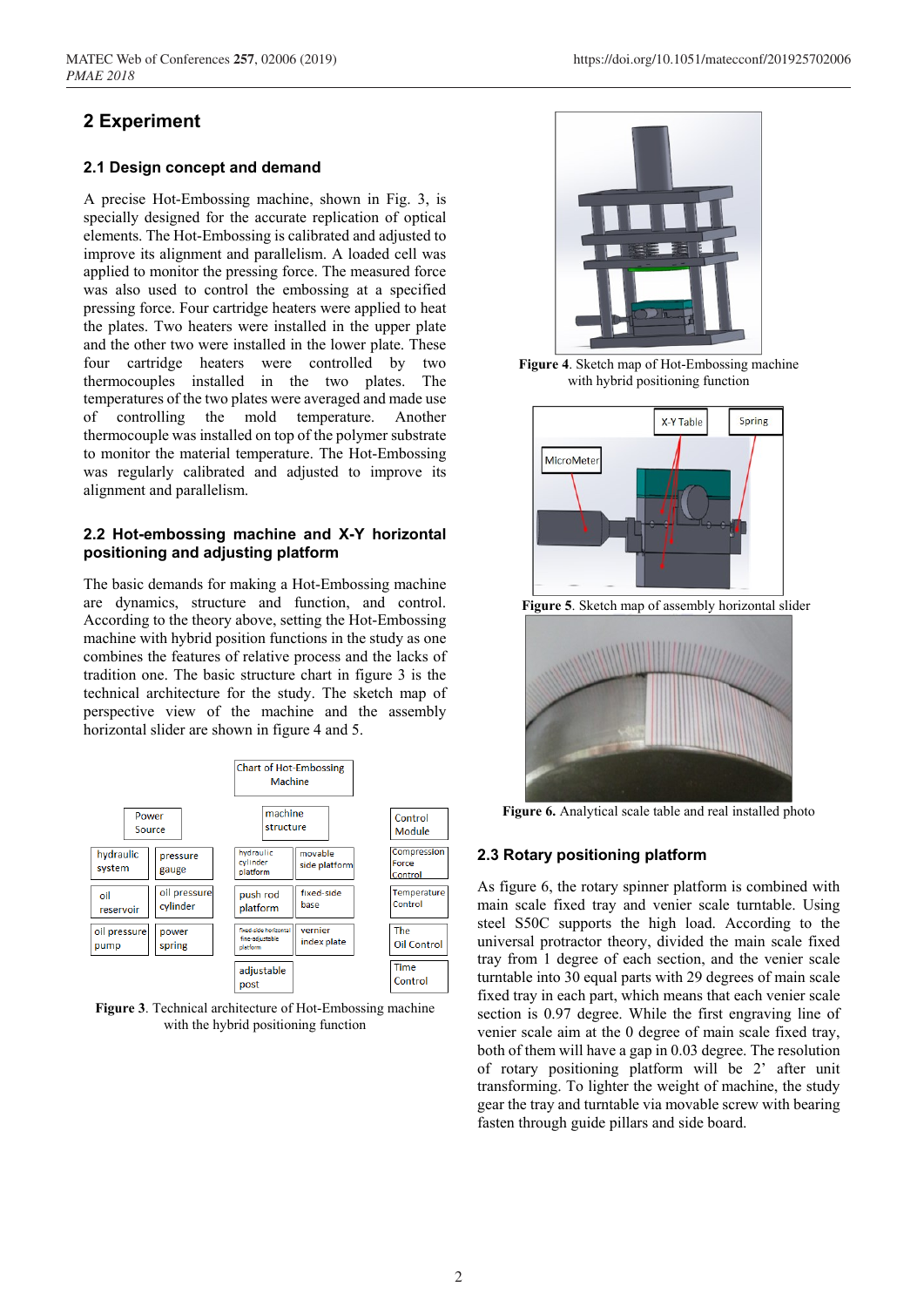### **2.4 Experience procedures**

The design processes of the study are as follow:

- I. Assembling and designing machine
- II. Proofing stabilities of forming machine
- III. Proofing stabilities of positioning system
- IV. Proofing actual product

#### **2.5 Design of experimental molds**

In order to manufacturing a shell product with height, depth, and width; the experience utilized FDAC steel to devise a closed Hot-Embossing mold. it utilize its measuring values of the side thickness to revise the positioning system of Hot-Embossing machine and to devise the adjusting capability and function of it.

As shown in figure 7, the under mold can separate into two shelf. First, the lower fixed plate is to fixed the under molds and the main structure of positioning system. The second shelf is the down template, it is made by high precision machining to combine the insert and template. The three penetrating horizontal holes are used to set up electrical bars (ø10mm) and temperature sensors (ø5mm), also the cooling channel and waterways connector thread (ø8mm).



**Figure 7.** Sketch map of down molds (left) and up molds (right)

# **3 Results**

Hot-Embossing machine with hybrid positioning function developed according to the theories shown as figure 8 mentioned above. It is conducted experimental test respectively. The test will focus on excluding the abilities to adjust horizontal axis X-Y, rotation angle axis C, and the reproduction, also the disadvantages of product and forming characteristics.



**Figure 8**. Hot-Embossing machine with hybrid positioning function and oil pressure system

### **3.1 Steps and parameters of testing positioning technique**

The steps of the positioning technique of Hot-Embossing machine are as follow:

- I. Setting the up molds and down molds respectively on the rotary platform and horizontal platform of Hot-Embossing machine with hybrid positioning function.
- II. Taking the polymer materials properly  $via \rho = M/\square$  density volume quality and quantity formulation, and putting into the down insert.
- III. Making by Hot-Embossing process: preheat, Hot-Embossing, cooling, open
- IV. Utilizing OM measures preliminarily to confirm if the product is in the right position via optical electron microscope (OEM).
- V. Utilizing OM measures to confirm it again via OEM VHX-1000 and recording the data.

The polymer materials, PMMA, which was used in the study, were produced by CHIMEI Corporation. Parameters, shown in table-1, were set according to Yao[2] and Heckele[3]. Demonstrating angles adjust; there are 6 groups of data in total, adjusting 12' in each time. Then, demonstrating horizontal adjusts; there are 20 groups of data, adjusting axis X and Y 9 times separately based on 30 μm in each adjustment. Demonstrating reproduction of product in the third part, the 12 relative positions on the four sides of product surveyed the relation of thickness, as shown in figure 9.

| Table 1. Experimental parameters in testing positioning |
|---------------------------------------------------------|
| technique                                               |

| wennaa        |             |                      |         |  |  |
|---------------|-------------|----------------------|---------|--|--|
|               | Temperature | Compression<br>(kgf) | Time(s) |  |  |
| Pre-Embossing | 160         | 700                  | 60      |  |  |
| Hot-Embossing | 160         | 2900                 | 900     |  |  |
| Cooling       | 65          | 2900                 | 60      |  |  |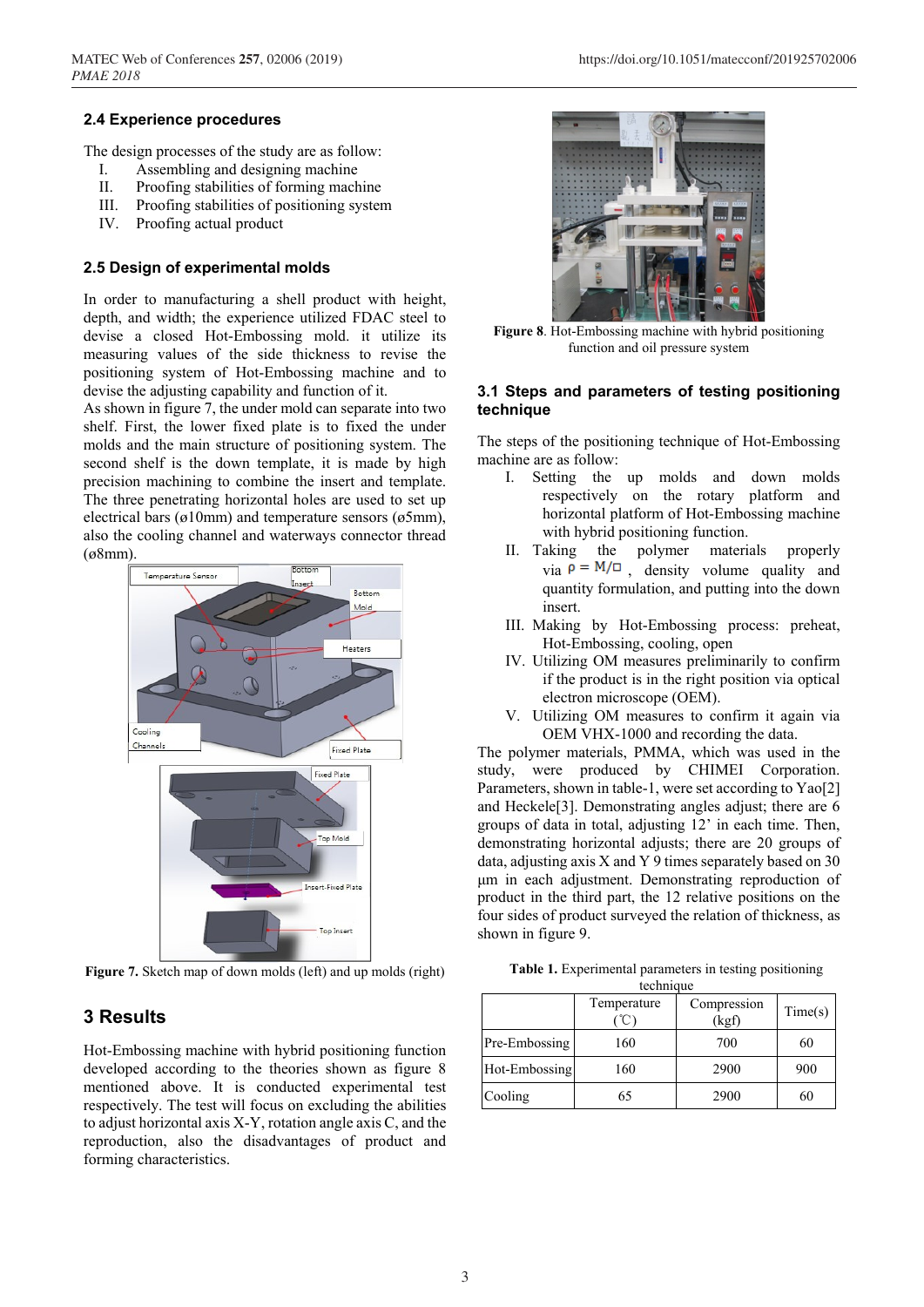

**Figure 9**. Sketch map of measured position of reconstruction verification

#### **3.2 Result of testing positioning technique**

Adjusting process of product measurement is shown in Table 2.

- I. By OEC VHX-1000, the angle positioning test result is as follow:
- II. First Hot-Embossing testing of C-axis, the angle value is 89.65 degrees. The value was 89.90 degrees after first adjusting. Following is 90.09 degrees. The third is 90.26 degrees. Next is 90.49 degrees. It is 90.71 degrees after the fifth adjusting.
- III. By OEC VHX-1000, the X axis positioning test [4] result is as follow:
- IV. First Hot-Embossing testing of X-axis, the value is 690.13 μm. After first adjusting, the value was 719.85 μm. Following is 747.44 μm. The third is 779.29 μm. Next is 809.03 μm. It is 838.73 μm after the fifth adjusting. Then, it is  $870.75 \mu m$  at the sixth adjusting. Following is the 900.43 μm. Next is 930.10 μm. Final, the ninth adjusting is 959.80 μm.
- V. By OEC VHX-1000, the Y axis positioning test result is as follow:
- VI. First Hot-Embossing testing of Y axis, the value is 747.44 μm. After first adjusting, the value was 775.03 μm. Following is 804.78 μm. The third is 834.51 μm. Next is 864.31 μm. It is 894.03 μm after the fifth adjusting. Then, it is 925.88 μm at the sixth adjusting. Following is the 955.63 μm. Next is 985.36 μm. The ninth adjusting, the value comes to 1014.97 μm. Table 2 is the analysis of this result.

Reiteration of the product is verified by the thickness of mold around edges which settle on 800 μm at one edge, 1600 μm at two edges. The marked position in figure 9 gauged the relative thickness of production. The summation is shown in Table 3.

| Table 2. Analysis table of result of adjusting process of product |  |  |  |  |
|-------------------------------------------------------------------|--|--|--|--|
|                                                                   |  |  |  |  |

| measurement    |                                |                                      |                                |                                             |                                |                                          |
|----------------|--------------------------------|--------------------------------------|--------------------------------|---------------------------------------------|--------------------------------|------------------------------------------|
|                | X-axis<br>$(\mu m)$            | Alignment<br>Error with<br>Last time | Y-axis<br>$(\mu m)$            | Alignme<br>nt Error<br>with<br>Last<br>time | C-axis                         | Alignme<br>nt Error<br>with Last<br>time |
| Pre-<br>Pos.   | 690.13                         |                                      | 747.44                         |                                             | 89.650                         |                                          |
| $\mathbf{1}$   | 719.85                         | 29.72                                | 775.03                         | 27.59                                       | 89.90                          | 0.25                                     |
| $\overline{c}$ | 747.44                         | 27.59                                | 804.78                         | 29.75                                       | $90.09$ °                      | $0.19$ $\circ$                           |
| 3              | 779.29                         | 31.85                                | 834.51                         | 29.73                                       | 90.26                          | $0.17$ $\circ$                           |
| $\overline{4}$ | 809.03                         | 29.74                                | 864.31                         | 29.8                                        | 90.49。                         | 0.23                                     |
| 5              | 838.73                         | 29.7                                 | 894.03                         | 29.72                                       | 90.71                          | 0.22                                     |
| 6              | 870.75                         | 32.02                                | 925.88                         | 31.85                                       |                                |                                          |
| 7              | 900.43                         | 29.68                                | 955.63                         | 29.75                                       |                                |                                          |
| 8              | 930.1                          | 29.67                                | 985.36                         | 29.73                                       |                                |                                          |
| 9              | 959.8                          | 29.7                                 | 1014.97                        | 29.61                                       |                                |                                          |
|                | <b>AVG</b>                     | 29.96                                | <b>AVG</b>                     | 29.72                                       | <b>AVG</b>                     | 0.21                                     |
|                | Adjust<br>ment<br>Accura<br>cy | 99.80%                               | Adjustm<br>ent<br>Accurac<br>y | 99.00%                                      | Adjust<br>ment<br>Accur<br>acy | 105%                                     |
|                | Alignm<br>ent<br>Error         | $-0.20%$                             | Alignme<br>nt<br>Error         | $-1\%$                                      | Align<br>ment<br>Error         | $+5%$                                    |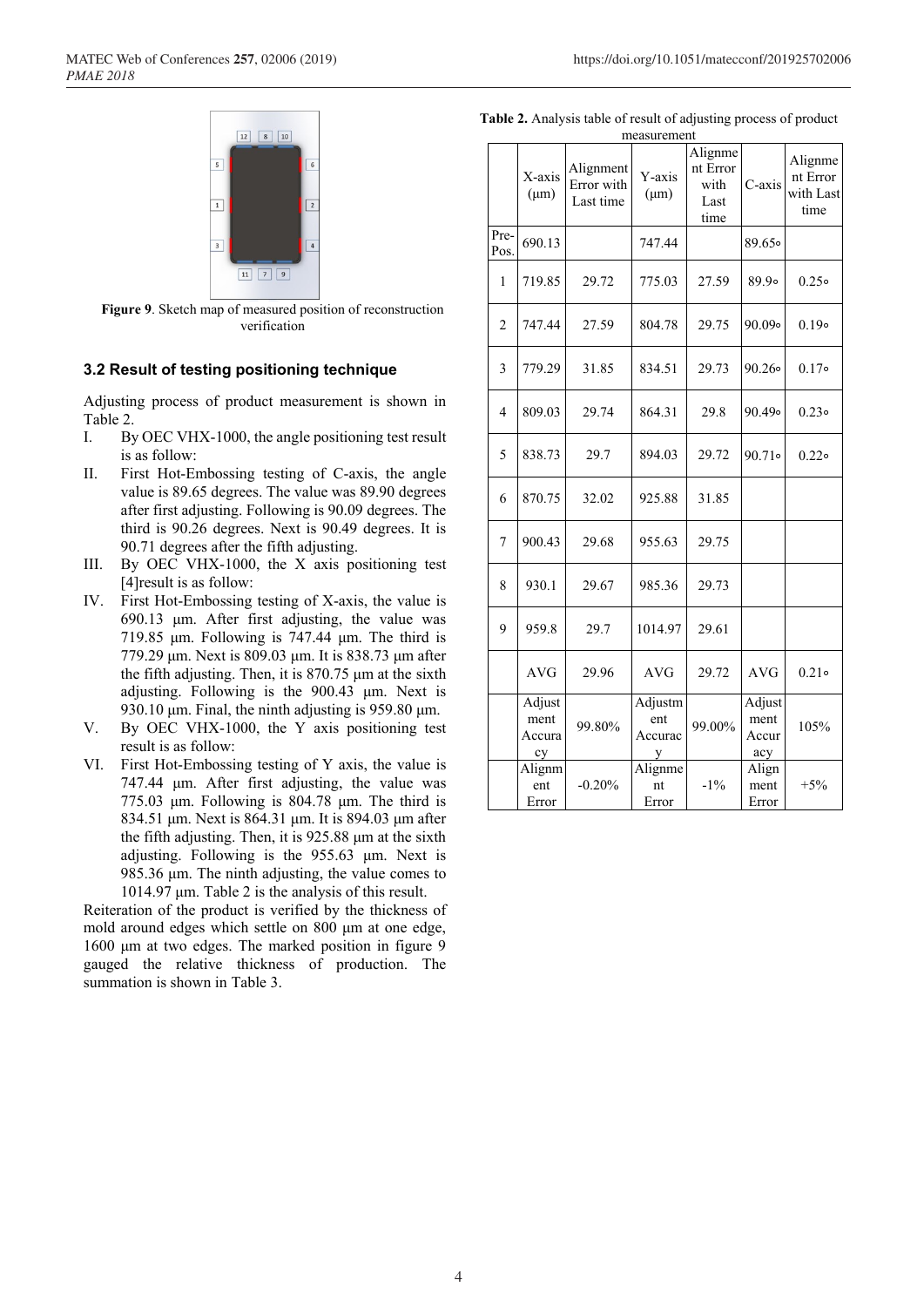| Y-axis              |                                                                       |                               |                    |
|---------------------|-----------------------------------------------------------------------|-------------------------------|--------------------|
| Point <sub>1</sub>  | Point <sub>2</sub>                                                    | Total                         | Alignment<br>Error |
| 949.15              | 662.83                                                                | 1611.98                       | 11.98              |
| Point.3             | Point <sub>4</sub>                                                    | Total                         | Alignment<br>Error |
| 955.71              | 671                                                                   | 1626.71                       | 26.71              |
| Point <sub>.5</sub> | Point.6                                                               | Total                         | Alignment<br>Error |
| 951.27              | 662.51                                                                | 1613.78                       | 13.78              |
| X-axis              |                                                                       |                               |                    |
| Point <sub>7</sub>  | Point 8                                                               | Total                         | Alignment<br>Error |
| 770.81              | 840.86                                                                | 1611.67                       | 11.67              |
| Point.9             | Point <sub>10</sub>                                                   | Total                         | Alignment<br>Error |
| 768.66              | 840.86                                                                | 1609.52                       | 9.52               |
| Point <sub>11</sub> | Point.12                                                              | Total                         | Alignment<br>Error |
| 772.91              | 838.74                                                                | 1611.65                       | 11.65              |
|                     | Design of Sidewall<br>Thickness(T) is $1600 \mu m$ for<br>Mold-insert | Average<br>Alignment<br>Error | 14.21              |

**Table 3.** Analysis table of product reconstructions

#### **3.3 Steps of applying positioning technique**

The prospect inspired by cell phone shell, we want to design a shell product with even thickness in four edges. It is because the uneven symmetry of shell might result in the deviations of angles and horizontal positioning. The uneven symmetry might occur the situations of defective assembly or unable to assemble.

The steps of applying positioning technique are as follow:

- I. Settling the mold on the Hot-Embossing machine that develops in this prospect.
- II. Beginning the first Hot-Embossing, and measuring the thickness and the angular deviation of product
- III. Doing the one-off positioning on the measured angular deviation. After it, the angle should be positioned, and do the Hot-Embossing again.
- IV. Surveying the thickness deviation on four edges after second Hot-Embossing, and doing the one-off horizontal axis positioning on the deviation. After one-off adjustment, the thickness should be right and could begin the third Hot-Embossing.

Gauging the thickness of four edges after one-off adjustment and seeing if fill the conclusion of positioning technique mention above.

### **3.4 Results of applying positioning technique**

As shown in figure  $10(a)$ , the initial Hot-Embossing angular measured value is 89.65˚ which has 0.35˚ error compared with the expectation 90˚. The error would be 21' after unit transforming. Since the minimum amounts that are able to adjusted is smaller than 2', the designing resolution of positioning platform, thus the default adjusting value set as  $22^\circ$ . It is shown in figure 11(b); gauging the value after one adjusting is 90.03˚, which actually move 22.78' after unit transforming. It has 0.78'

error, which is 0.013˚ error after unit transforming.



**Figure 10**.(a)Initial angular measurement of hot-embossing (b) Angular measurement after one adjusting

As shown in figure 11(a) and (b), the thickness of shell on X axis is 643.47 μm after angular adjusting, Y axis is 953.40 μm. Hence, a deflection error 156.53 μm compare with expected value 800 μm on X axis, and a deflection error 153.40 μm compare with expected value 800 μm on Y axis. Since the minimum amounts that are able to adjusted is smaller than 10 μm, the designing resolution of positioning platform, thus the default adjusting value set as 160 μm on X axis and 150 μm pm Y axis. It is shown in figure  $11(c)$  and (d); gauging the X axis directive measurement value after one horizontal adjusting is 804.76 μm, which actually move 161.29 μm after unit transforming. On the other hand, Y axis directive measurement value is 804.76 μm after one horizontal adjusting is 804.76 μm, which actually move 148.64 μm after unit transforming.



**Figure 11**. (a) Initial measured value of X axis thickness (b) Initial measured value of Y axis thickness (c) X axis thickness after one adjusting (d) Y axis thickness after one adjusting

### **3.5 Analyze the influences of hot-embossing pressures to the product**

The shell production, which was produced in the experience, was made from acrylic particles. The set is 50mmx30mmx5mm, the thickness of four edges is set as 0.8mm, and the bottom thickness is set as 0.5mm. It is a structure with height, depth, width. Settle a group of parameters of Hot-Embossing pressures to discuss the influences in process of making product from granular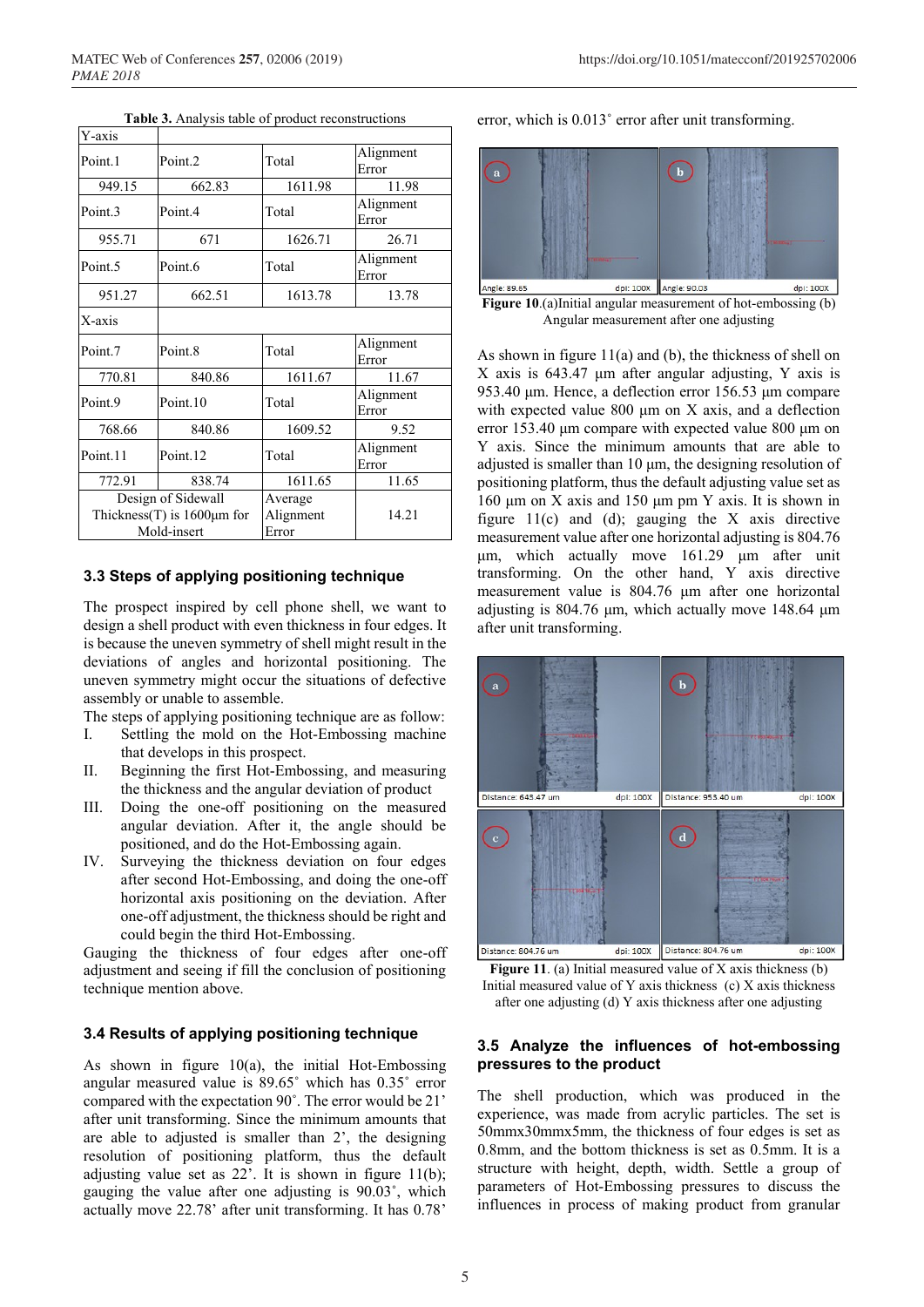materials, and discuss the result via surface structures that observed by OEM.

Form 4 is the parameters setting in the experience. Among it, time for preheating is 60 seconds, temperature for preheating is 160℃, and pressures for preheating is 700 kg. Besides, time of keeping pressures is 60 seconds, temperature for keeping pressures is 65℃, and pressures for keeping pressures is 2900kgf. Furthermore, time for Hot-Embossing is 900 seconds, and temperature for Hot-Embossing is 160℃. Main testing parameters of Hot-Embossing were separated into 4 groups.

## **3.6 Analyze the parameters of hot-embossing pressures**

As shown in figure 12, when the Hot-Embossing pressures were set in 1700kgf, the depth and width traces of crystalline phase on the surface are obvious. In addition to crystallizations could not complete welding, the product could not be shaped.

As shown in figure 13, when the Hot-Embossing pressures were set in 2000kgf, the depth and width traces of crystalline phase on the surface were smaller than the first prospect. The welding between crystallization is higher. The product had an embryo of shaping.

As shown in figure 14, when the when the Hot-Embossing pressures were set in 2300kgf, the depth and width traces of crystalline phase on the surface were presented as tiny lines. The ratios of lines were significantly reduced on the product area. The heights of four edges were nearly to the forming altitude.

As shown in figure 15 when the Hot-Embossing pressures were set in 2300kgf, the depth and width traces of crystalline phase on the surface were quite slight. The ratios of lines were unapparent on the product area.

According to the experiences above, choosing granular materials on making a product with height, depth, and width with specific high temperature, thought the high temperature is helpful for crystallizations to be heated and distorted, the deficiency of Hot-Embossing pressures will make the crystallizations too loose to weld, furthermore, inadequate strength will bring defects on the product or unable to shape because the materials are not able to go deep into insert. From the experience, the long sides, which have short distance with the mid, had good flow, on the other hand, the short sides, which were far away from mid, had clear drop.



**Figure 12**. Result of 1700kgf Hot-Embossing



**Figure 13**. Result of 2000kgf Hot-Embossing



**Figure 14**. Result of 2300kgf Hot-Embossing



**Figure 15**. Result of 2600kgf Hot-Embossing

### **3.7 Analyze the influences of hot-embossing time to defects on the surface**

Among parameters setting in the experience, time for preheating is 60 seconds, temperature for preheating is 160℃, pressures for preheating is 700 kg. Besides, time of keeping pressures is 60 seconds, temperature for keeping pressures is 65℃, and pressures for keeping pressures is 2900kgf. Furthermore, time for Hot-Embossing is 900 seconds, and temperature for Hot-Embossing is 160℃. Main testing parameters of Hot-Embossing were separated into 4 groups.

### **3.8 Analyze the parameters of hot-embossing time**

As shown in figure 16, when the Hot-Embossing time set as 600 seconds, the surface average roughness value (Ra) is 0.22μm, average roughness depth (Rz) is 2.06μm, and the gap between the maximum and the minimum value (Rdc) is  $5.37 \mu$ m.

As shown in figure 17, when the Hot-Embossing time set as 900 seconds, the surface average roughness value (Ra) is 0.21μm, average roughness depth (Rz) is 1.37μm, and the gap between maximum and minimum value (Rdc) is 1.80μm.

As shown in figure 18, when the Hot-Embossing time set as 1200 seconds, the surface average roughness value (Ra) is 0.23μm, average roughness depth (Rz) is 1.38μm, and the gap between maximum and minimum value (Rdc) is 1.73μm.

As shown in figure 19, when the Hot-Embossing time set as 1500 seconds, the surface average roughness value (Ra) is 0.20μm, average roughness depth (Rz) is 1.10μm, and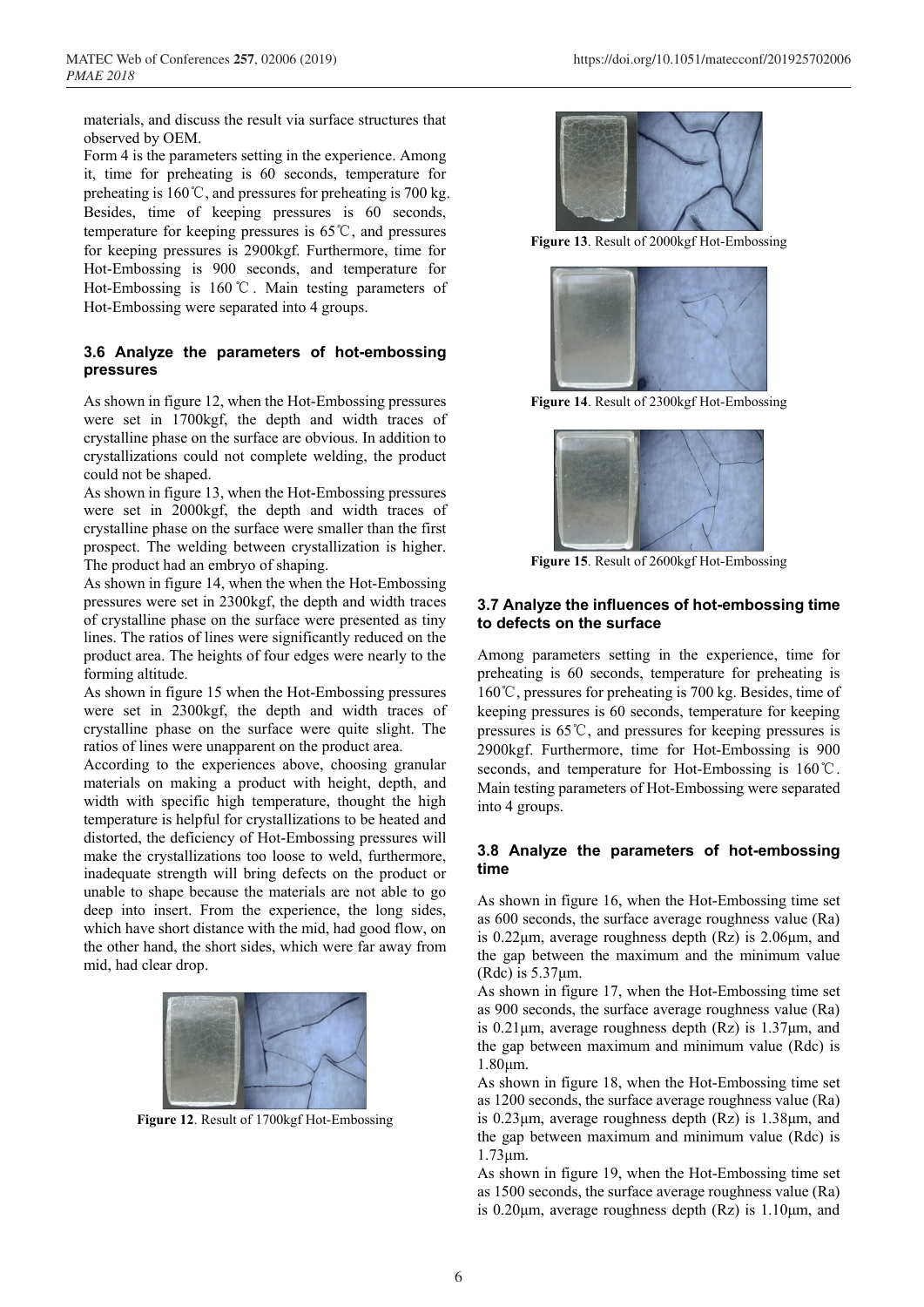the gap between maximum and minimum value (Rdc) is 1.50μm.

From the result above, Hot-Embossing time has tiny influence upon the roughness of surface appearances, which means that the surface is still smoothness in a certain extent. The inadequate time for crystallizations to weld completely when the shortness of Hot-Embossing time according to figure 16. On the other hand, too much time for crystallizations welding will make the bad appearances, like the residual glue, to the product. It is because the heating and cooling systems were not designed in up mold, the temperature difference cause the residual glue only happened at the side of up mold.



**Figure 16**. Result of 600 seconds Hot-Embossing



**Figure 17**. Result of 900 seconds Hot-Embossing



**Figure 18**. Result of 600 seconds Hot-Embossing



**Figure 19**. Result of 900 seconds Hot-Embossing

#### **3.9 Analyze the pressure residual stress**

According to figure 20, detecting the shell product in the experience through photoelastic instruments would find the low residual stress of product in Hot-Embossing process. There is only 5.37nm in average photoelastic value and 2.68 MPa for average stress value. Thus the warps on product in Hot-Embossing are obscure.



**Figure 20**. Analysis diagram of residual stress of shell product

# **4 Discussions and results**

### **4.1 Conclusions for testing positioning technique**

Setting  $30\mu$ m for each adjustment on X axis, the average adjusting process is 29.96μm, and the positioning accuracy is 99.80%. Then setting 30μm for each adjustment on Y axis, the average adjusting process is 29.72μm, and the positioning accuracy is 99.00%. Setting 12', 0.2˚, for each rotation adjustment on C axis, the average adjusting process is 0.21˚, and the positioning accuracy is 105%. The average error between actual measured value and theory value is only 14.21μm on the reconstruction of product.

### **4.2 Conclusions for applying positioning technique**

The value of actual movement on angle is 22.78' after one-off adjustment; it had a 0.78' error compare with the adjusting value forecast 22'. It is 2' smaller than setting